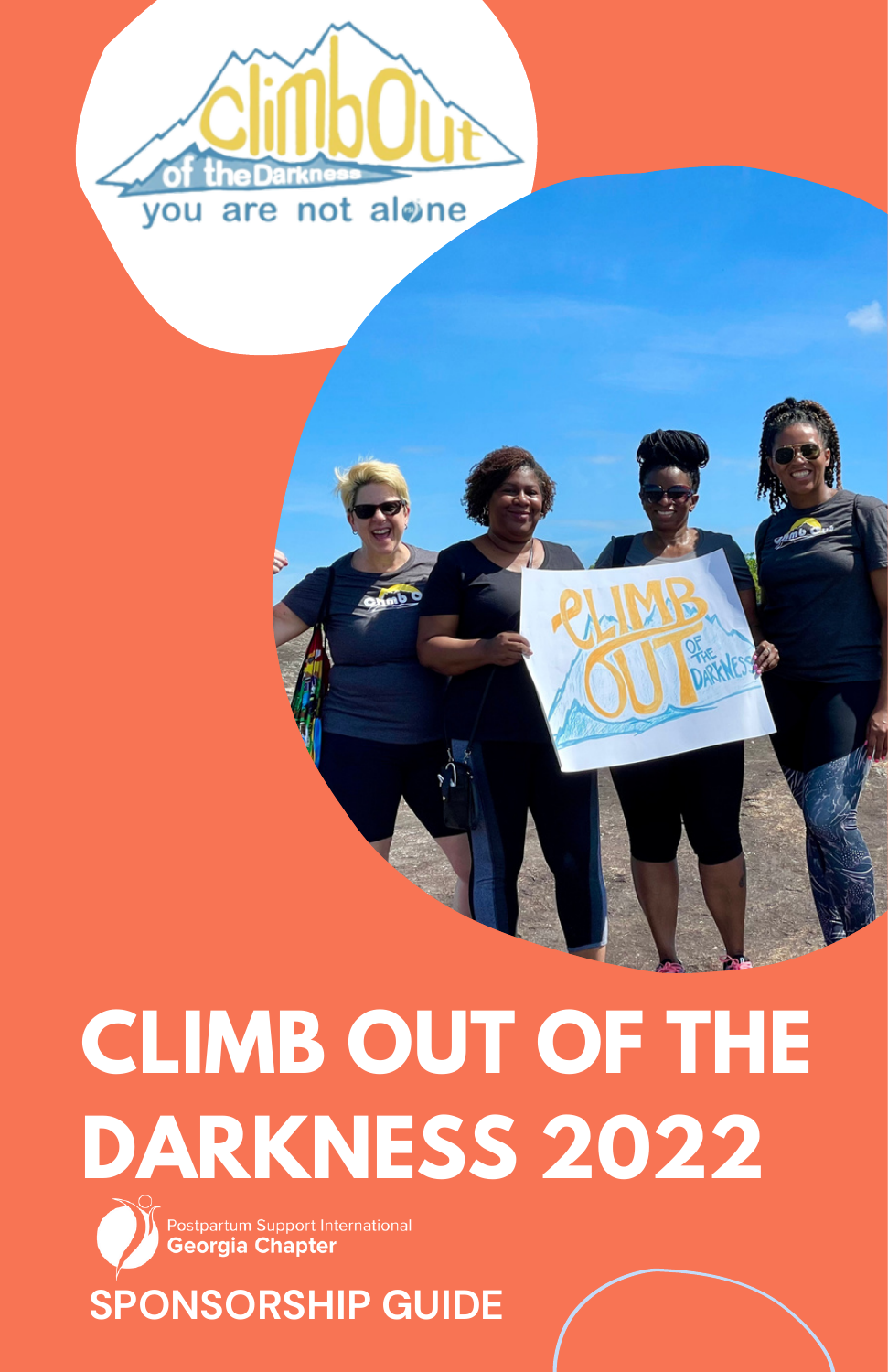## **Dear Community Partner:**

The Georgia Chapter of Postpartum Support International (PSI-GA) invites your business or organization to partner with us as a sponsor of the 2022 Georgia Climb Out of Darkness (COTD)!

Each year, PSI hosts COTD events all over the world around the longest day of the year (summer solstice) to shine light on the number one childbearing complication - perinatal mood and anxiety disorders (PMADs). Georgia has consistently been one of the most active Chapters in the US in terms of hosting climb events throughout our state. Families, providers and allies gather in outdoor spaces to climb, walk, or stroll together - bringing attention to the importance of maternal mental health and community support. Our 2022 events will take place during the months of June and July. Climb events are led by volunteers, mostly survivors of PMADs, around the State.

Join us! Please consider becoming a sponsor by choosing one of the levels in the attached guide. Every dollar we raise stays in Georgia and is used to train providers to screen pregnant people and new parents for PMADS and refer these patients to doctors, therapists and support groups. With your partnership, we can ensure that every woman and family throughout the state will have access to information, social support, and informed professional care to deal with mental health issues related to childbearing. We appreciate your consideration!

Sincerely,

Shontel Cargill, President Shantrice Jones, Immediate Past President Latha Erickson, COTD 2022 Co-Chair Paige Rohe, COTD 2022 Co-Chair

**www.psiga.org | info@psiga.org**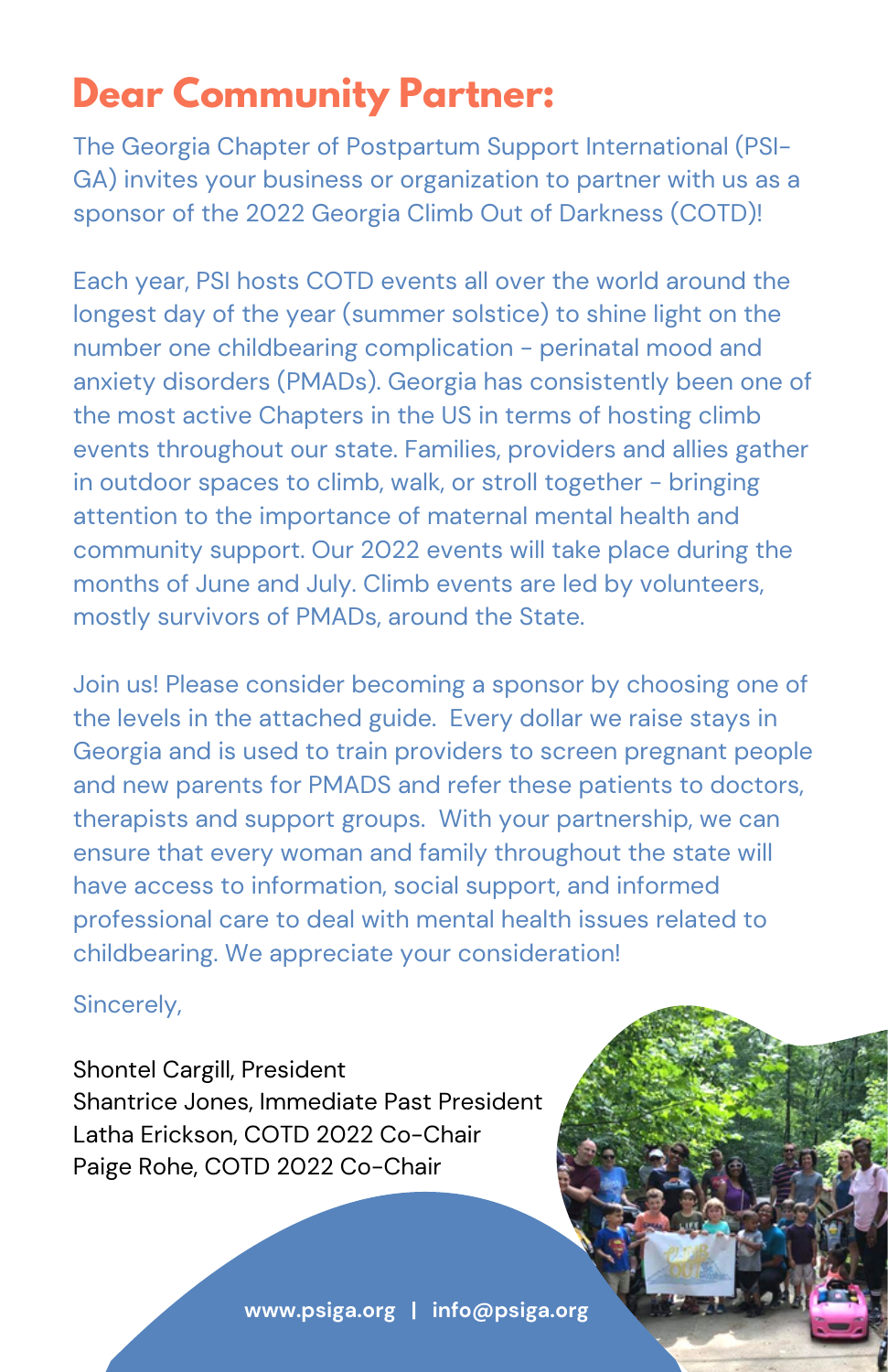# **COTD2022 SPONSORSHIP OPTIONS**

## **Official Sponsor - \$10,000**

- Listed with logo as Official Sponsor for all Georgia climb event marketing and press
- Logo placement on website for one year linked
- Social media presence before and after climb events
- Tabling & speaking privileges for all Georgia climb events
- Ability to play a 90 second video or speak during virtual kickoff

**@PSI\_GA**

Logo on all slides during virtual kickoff

#### **APPALACHIAN - \$5,000**

- Logo included in all marketing and press
- Social media presence before and after climb
- Ability to table at all climb events
- Logo on sponsor slide during virtual kickoff
- Ability to play a 90 second video or speak during virtual kickoff

#### **BLUE RIDGE - \$2,500**

- Logo included in most marketing for climb events
- Social media presence before and after climb
- Ability to table at up to 5 climb events
- Logo on sponsor slide during virtual kickoff

#### **ARABIA MOUNTAIN - \$1,000**

- Listed in some marketing and press
- Social media presence before the event
- Ability to table at 2 climb events
- Logo on sponsor slide during virtual kickoff

#### **PINE MOUNTAIN - \$500**

- Listed in some marketing and press
- Social media presence before the event
- Ability to table at one climb event